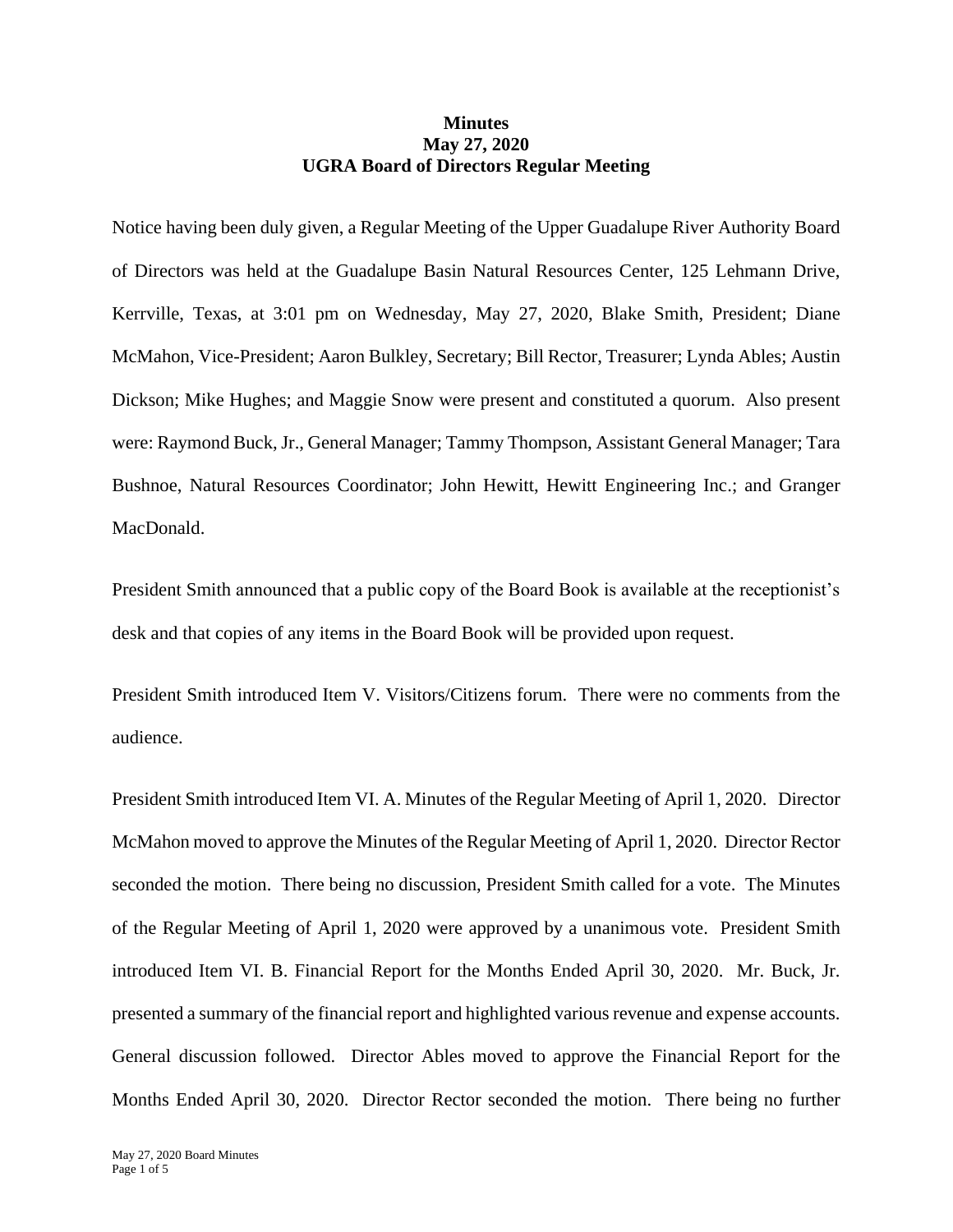discussion, President Smith called for a vote. The Financial Report for the Months Ended April 30, 2020 was approved by a unanimous vote. President Smith introduced Item VI. C. Quarterly Investment Report for Quarter Ended March 31, 2020. Mr. Buck, Jr. presented the investment report to the Board. General discussion followed. Director Hughes moved to approve the Quarterly Investment Report for the Quarter Ended March 31, 2020. Director McMahon seconded the motion. There being no further discussion, President Smith called for a vote. The Quarterly Investment Report for the Quarter Ended March 31, 2020 was approved by a unanimous vote.

President Smith introduced Item VII. Presentation and Discussion of Committee Reports. The following is a summary of the committee reports:

- A. Executive Committee:
	- President Smith provided the following committee updates:
		- o Met and discussed items regarding the Board Meeting Agenda
- B. Outreach and Education Committee:
	- Director McMahon provided the following committee updates:
		- o Proposed revision to Public Education budget and deferred to Item XII later in the Agenda
		- o River Clean Up t-shirt art contest
			- Ms. Bushnoe gave an update to the Board
	- Mr. Buck, Jr. reported that the Rainwater Catchment Rebate Program received 6 additional applications since the last Board meeting and in FY20, a total of 20 applications have been funded for \$2,276.
- C. Water Enhancement Program Committee:
	- Director Rector provided the following committee updates:
		- o K-9 selection progress and deferred to Item VIII later in the Agenda
		- o Feral Hog management update
			- **EXECUTE:** Director Bulkley presented an update on the Feral Hog Abatement Program to the Board
	- Mr. Buck, Jr. reported that the Water Enhancement Cost Share Program received 2 additional applications since the last Board meeting and in FY20 a total of 15 applications have been funded for \$48,000 and treated approximately 756 acres. Also, since the total sum allocated for this program for FY20 has been met, we are currently holding 3 applications for \$10,141 pending approval of budget revisions proposed in Item XII.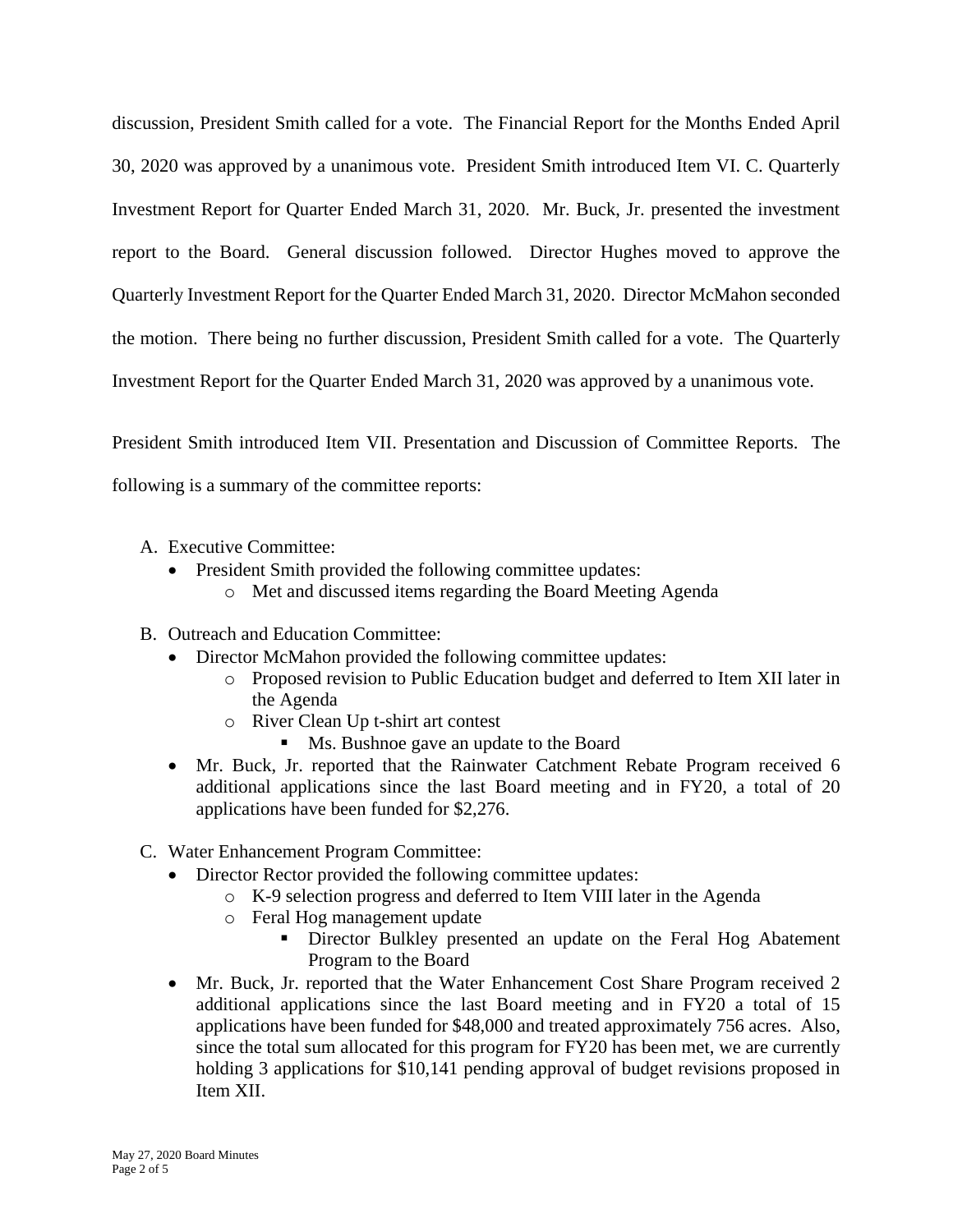- D. Water Source Development Committee:
	- Director Bulkley provided the following committee updates:
		- o 05/11/20 Meeting Summary
			- discussed transitioning the focus of the committee to develop opportunities and incentives for watershed stewardship.
		- o 05/27/20 Site visit to The Landing
			- Discussed possible opportunities for stormwater detention.
			- Committee plans to review the build out design to identify possibilities.
			- Mr. MacDonald commented that the 60 acres closest to the river is not part of the initial build out, but rather a long-term development plan.
- E. Educational Boat Tour Ad Hoc Committee
	- Director Hughes provided the following committee updates:
		- o Status update
			- Renewed contacts made to date on boat safety, tour guide communications, and the easement along Francisco Lemos bridge.
			- Interest in the committee working together to develop a cost estimate.

President Smith introduced Item VIII. Site Selection and Landowner Agreement for K-9 Water and Sediment Control Basin. Mr. Buck, Jr. introduced an overview of the water and sediment control basins to the Board. Mr. Hewitt presented the details of the site and landowner agreement for K-9. The WEP Committee recommended that the Board consider authorizing a landowner agreement with owner of the MacDonald Ranch as a site for K-9 water and sediment control basin with a landowner participation amount of \$30,000. General discussion followed. Director Rector moved to approve Resolution No. 2020-09 authorizing execution of Landowner Agreement with the owner of the MacDonald Ranch for construction of a water and sediment control basin on a tributary of Johnson Creek on the MacDonald Ranch. Director Bulkley seconded the motion. There being no further discussion, President Smith called for a vote. Resolution No. 2020-09 was approved by a unanimous vote.

President Smith introduced Item IX. Task Order for Additional Professional Engineering and Consulting Services Regarding Water and Sediment Control Basins (K-9). Mr. Buck, Jr. presented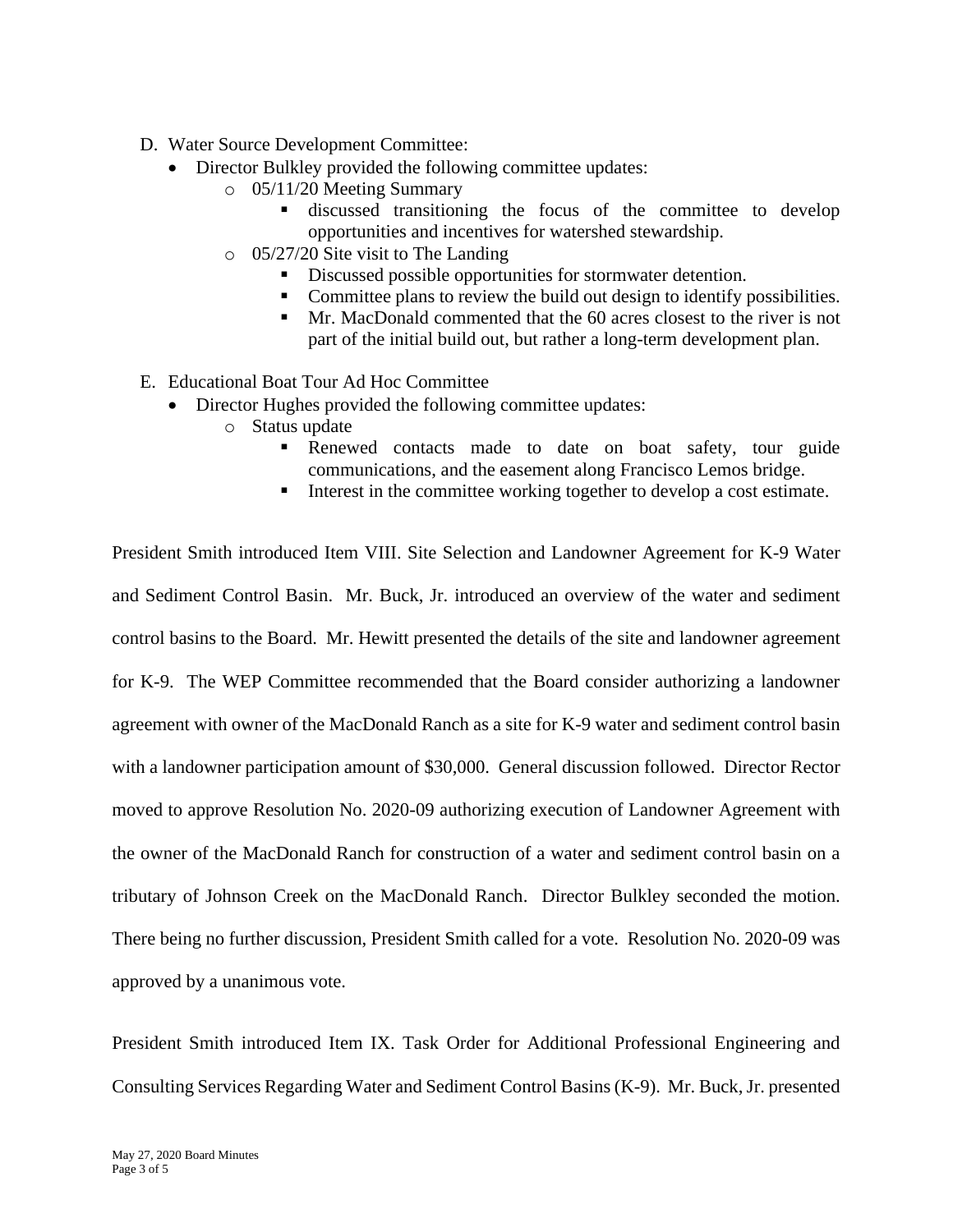the task order to the Board. Director Rector moved to approve Resolution No. 2020-10 authorizing a Task Order with Hewitt Engineering, Inc. for the design of a water and sediment control basin on the Mac Donald Ranch in an amount of \$36,000. Director Ables seconded the motion. There being no discussion, President Smith called for a vote. Resolution No. 2020-10 was approved by a unanimous vote.

President Smith introduced Item X. Interlocal Agreement with Kerr County Regarding Guadalupe River Crossing Patrols. Mr. Buck, Jr. presented the interlocal agreement to the Board. Director Snow moved to approve Resolution No. 2020-11 authorizing an Interlocal Agreement with Kerr County Commissioners' Court for Guadalupe River Crossing Patrols in an amount not to exceed \$4,400. Director Dickson seconded the motion. There being no discussion, President Smith called for a vote. Resolution No. 2020-11 was approved by a unanimous vote.

President Smith introduced Item XI. Strategic Plan Status Update. Mr. Buck, Jr. presented the status update of the strategic plan to the Board. As this was a presentation only, no action was taken by the Board.

President Smith announced that Item XII. FY20 Budget Revisions. Mr. Buck, Jr. presented the budget revisions to the Board. Director Rector moved to approve Resolution No. 2020-12 accepting the budget amendments as presented in Attachment A. Director Bulkley seconded the motion. There being no discussion, President Smith called for a vote. Resolution No. 2020-12 was approved by a unanimous vote.

President Smith introduced Item XIII. General Manager's Report. Mr. Buck, Jr. updated the Board on additional outreach and education activities in which UGRA initiated or participated,